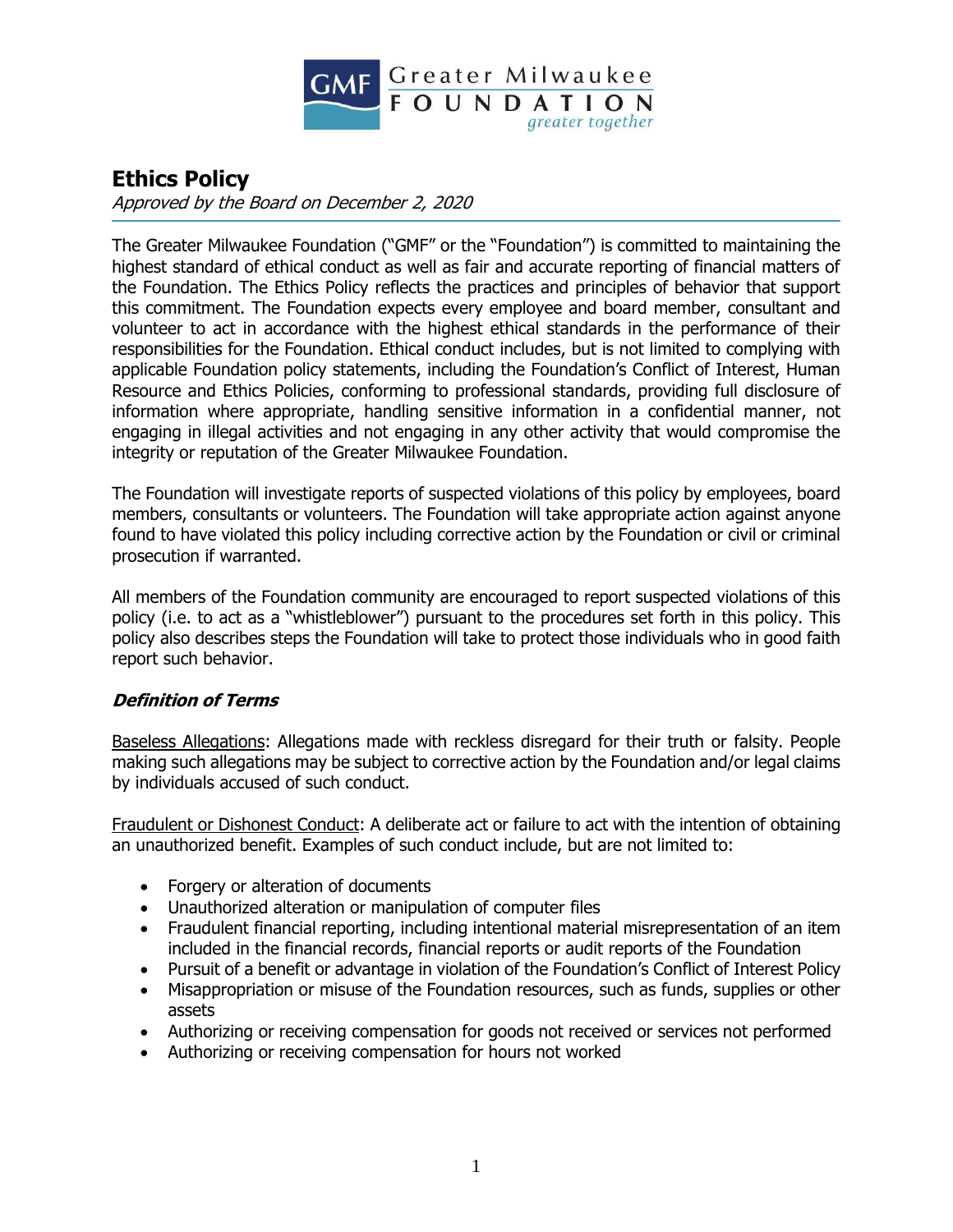Unethical Behavior: Actions or conduct in which one intentionally circumvents or thwarts the moral duty or obligation expected by the Foundation in serving the community and the Foundation's constituency. Examples of such conduct include, but are not limited to:

- Actions that result in noncompliance with laws and regulations that apply to the Foundation
- Failure to act upon or inform management or the Board of relevant facts that could result in noncompliance with applicable laws and regulations
- Actions that violate industry (e.g. Community Foundation standards) and professional standards (e.g. American Institute of Certified Public Accountants, Association of Fundraising Professionals); and
- Intentional noncompliance with internal controls.

Actions that Compromise the Foundation's Reputation and Integrity: Actions or conduct that do not align, or appear not to align, with the Foundation's mission and values. Examples of such conduct include, but are not limited to:

- Actions that are inconsistent with the Foundation's anti-harassment, anti-discrimination and anti-violence policies;
- Behavior that undermines the Foundation's goal of maintaining a diverse and inclusive organization;
- Actions that are contrary to the Foundation's commitment to advancing equity and economic inclusion for all individuals and reducing disparities among people of color and marginalized communities; and
- Actions that compromise the Foundation's ability to fulfill its mission.

Whistleblower: An employee, board member consultant, volunteer or community member who informs a supervisor, the Vice President, Human Resources and Organizational Learning, the President/CEO or the Admin and Audit Committee Chair directly or through the GMF Internal reporting System, about an activity relating to the Foundation which that person believes to Violate the policy.

## **Reporting Concerns**

A person's concerns about possible violations of the policy should be reported to their supervisor or, if suspected by a volunteer, to the employee supporting the volunteer's work. If for any reason a person finds it difficult to report their concerns to a supervisor or employee supporting the volunteer's work, the person may report the concerns through GMF's Internal Reporting System.

The concerned individual should provide as many details as possible, including a description of the questionable practice or behavior, the names of any persons involved, the names of possible witnesses, dates, times, places and any other available details. The concern should be documented in detail in writing. Although the Foundation provides whistleblower protection against retaliation, an employee may feel more comfortable reporting a concern anonymously through GMF's Internal Reporting System.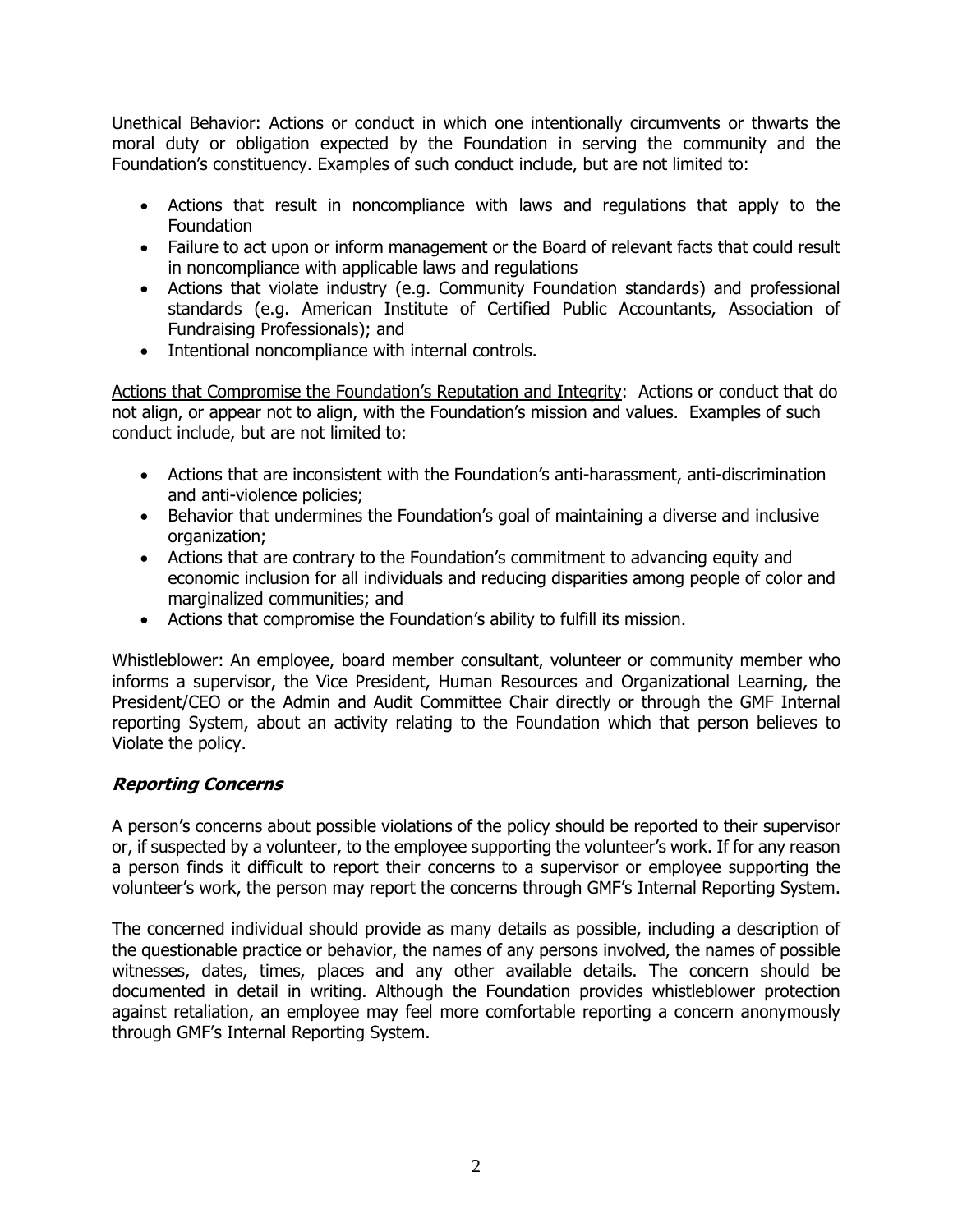### **GMF's Internal Reporting System**

The internal reporting system is administered by Fulcrum Inquiry, an independent organization from GMF. An employee may report their concern four (4) different ways:

- Phone line at 213-212-6932, answered by professional personnel from 8:00 a.m. to 6:00 p.m. (PCT). Outside these hours, the phone will be answered by an automated voicemail system
- Web-based form located at [http://fulcrum.com/gmf](http://fulcrum.com/gmf/)
- E-mail sent to [whistle@fulcrum.com](mailto:whistle@fulcrum.com)
- Mail addressed to Fulcrum Inquiry, Whistleblower Department, 707 Wilshire Boulevard, Suite 2050, Los Angeles, CA 90017

All reports will be forward to Human Resources and the Chair of the Admin and Audit Committee.

#### **Management Responsibilities**

Supervisors are required to report suspected violations of this policy to the Vice President, Human Resources and Organizational Learning, the President/CEO or the Admin and Audit Committee Chair. In addition, supervisors are responsible for maintaining a system of management controls to detect and deter fraudulent or dishonest conduct. A supervisor is expected to provide the appropriate degree of supervision for their employees. Failure by a supervisor to establish proper controls or report misconduct within the scope of this policy may result in adverse personnel action against the supervisor, up to and including dismissal. The Vice President, Human Resources and Organizational Learning is available to assist supervisors in establishing management systems and recognizing improper conduct.

Reasonable care should be taken in dealing with suspected misconduct to avoid:

- Baseless allegations
- Premature notice to persons suspected of misconduct and/or disclosure of suspected misconduct to others not involved with the investigation
- Violations of a person's rights under law

Due to the important yet sensitive nature of the suspected violations, effective professional followup is critical. Supervisors, while appropriately concerned about "getting to the bottom" of such issues, should not in any circumstances perform any investigative or other follow-up steps on their own. Accordingly, a supervisor who becomes aware of suspected misconduct should not:

- Contact the person suspected to further investigate the matter or demand restitution
- Discuss the case with attorneys, the media or anyone other than the Vice President, Human Resources and Organizational Learning or the President/CEO
- Report the case to an authorized law enforcement officer without first discussing the case with the Vice President, Human Resources and Organizational Learning, the President/CEO or Admin and Audit Committee Chair